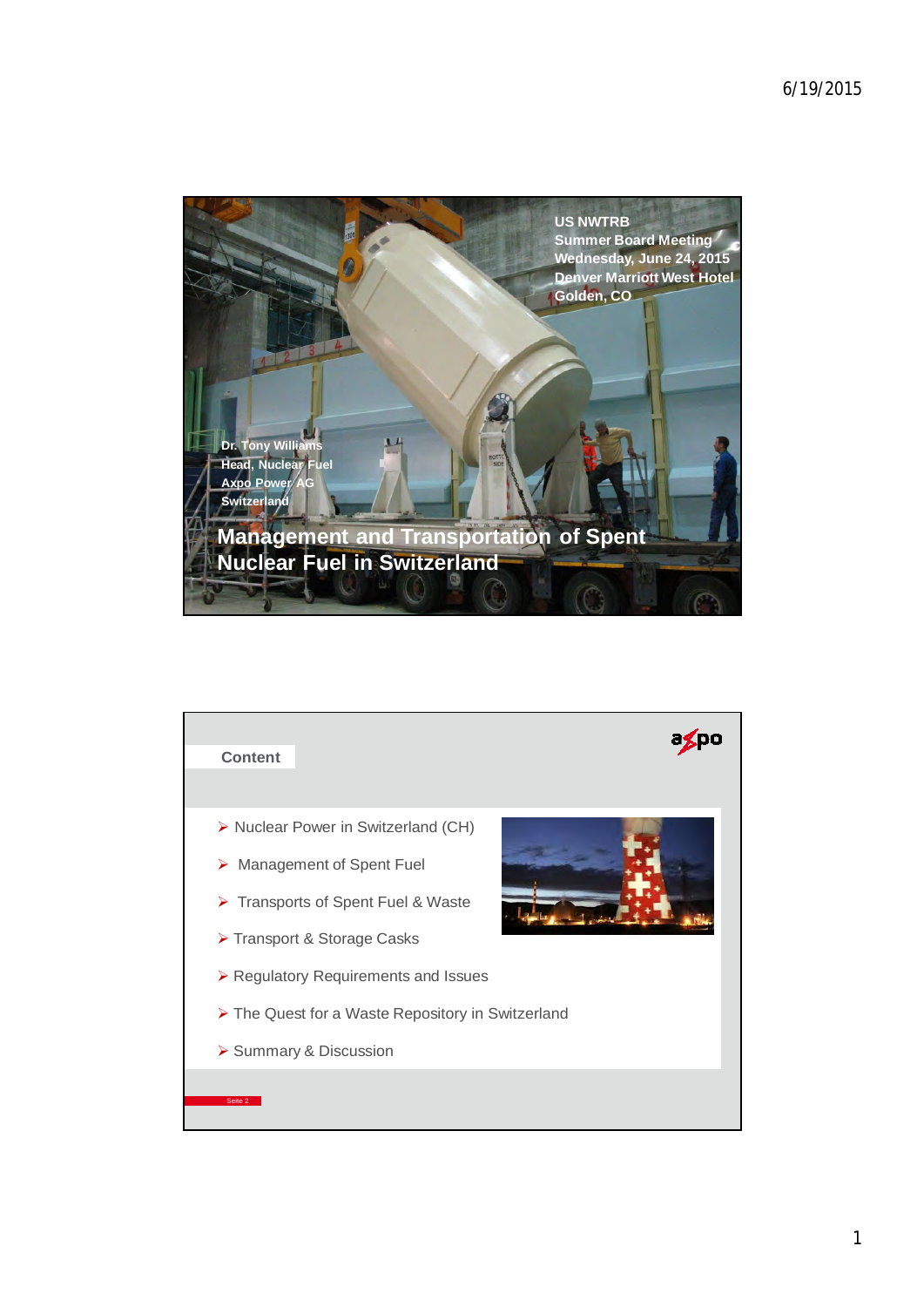|                    | <b>Nuclear Power in Switzerland (CH)</b>                  |  |
|--------------------|-----------------------------------------------------------|--|
| A Brief Chronology |                                                           |  |
|                    |                                                           |  |
| 1955:              | UNO Conference in Geneva "Atoms for Peace"                |  |
| 1955:              | US Swimming Pool Reactor "SAPHIR" purchased by CH         |  |
| 1957:              | <b>SAPHIR begins operation</b>                            |  |
| 1961:              | First Criticality of the DIORIT Heavy Water Reactor in CH |  |
| 1968:              | First Criticality of the Lucens Underground Reactor       |  |
| 1969:              | First Criticality of the Beznau 1 Reactor                 |  |
| 1989:              | Cancelling of the Kaiseraugst NPP                         |  |
| 2000:              | Commissioning of the ZWILAG Interim Storage Facility      |  |
| 2008:              | Commisioning of the ZWIBEZ Interim Storage Facility       |  |
| 2011:              | Fukishima followed by Government phase out decision       |  |
|                    |                                                           |  |
| Seite 3            |                                                           |  |

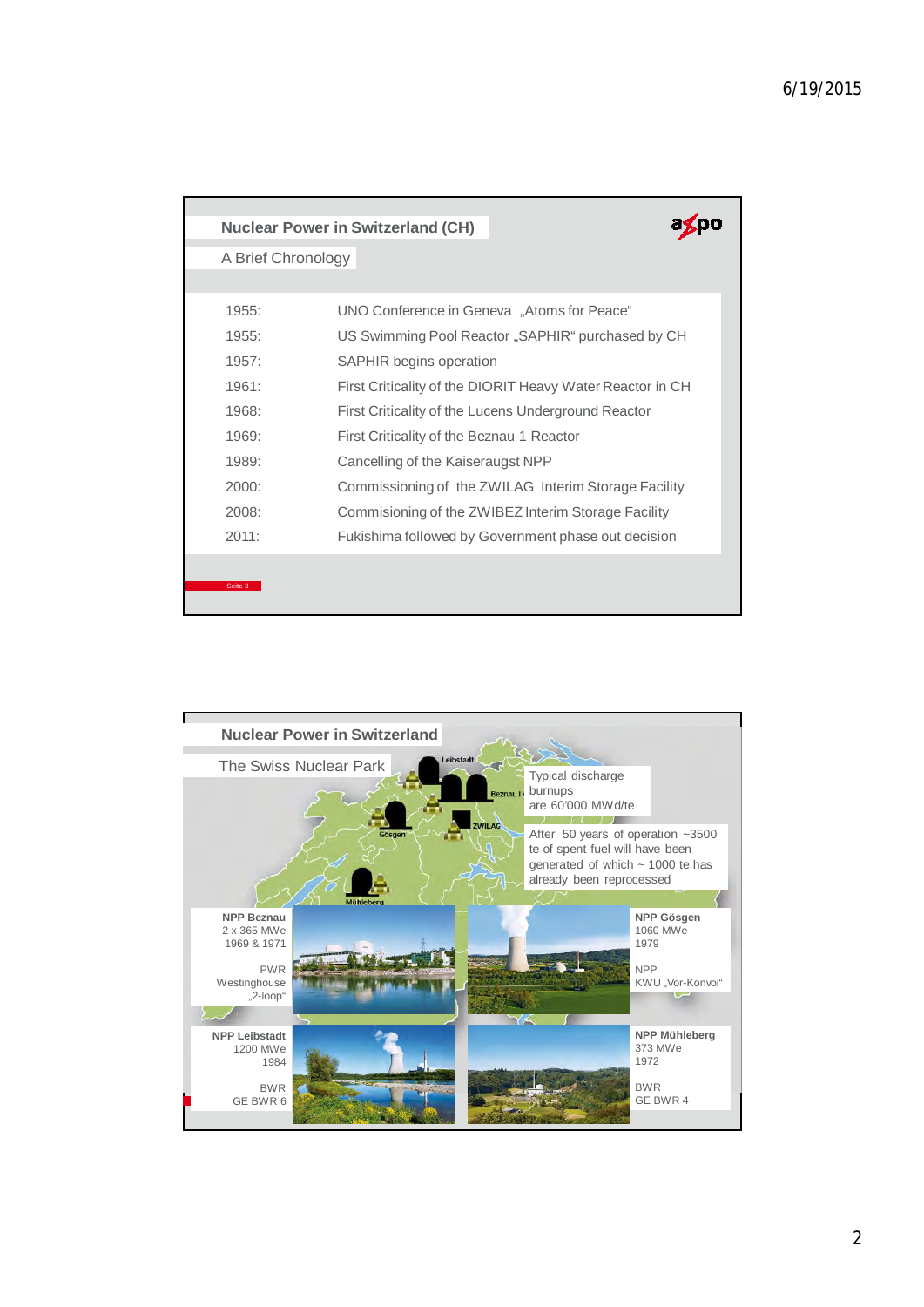

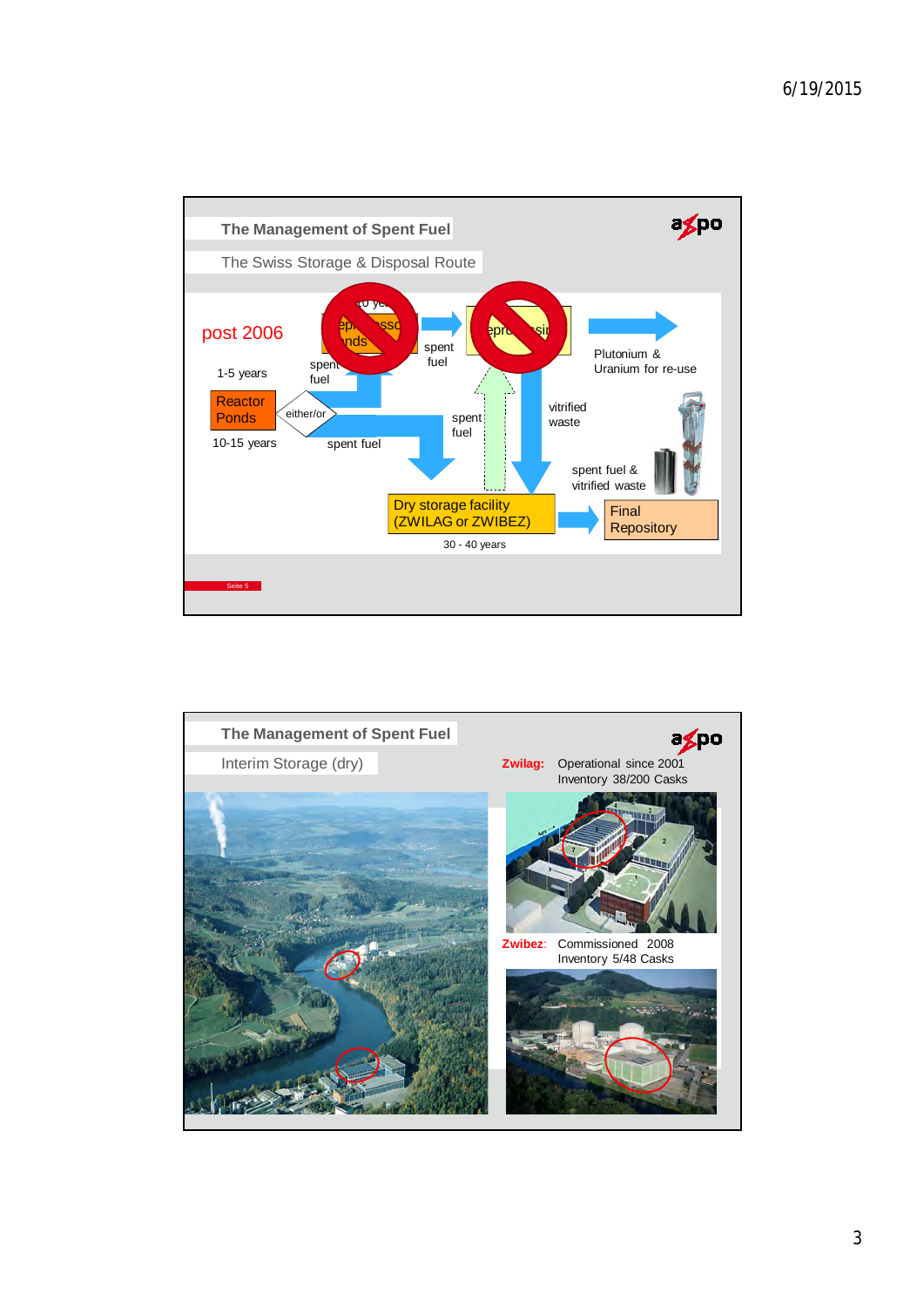

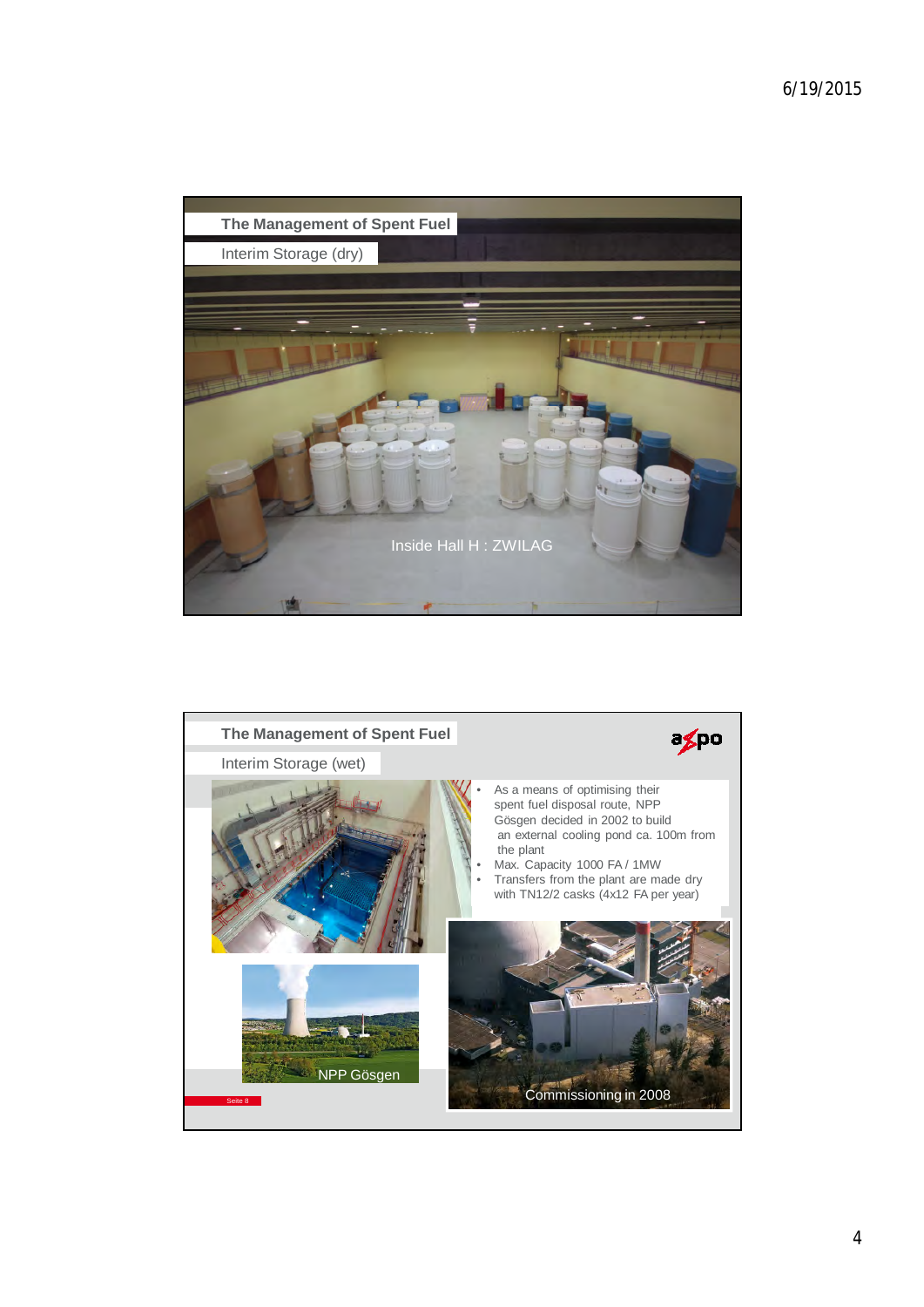

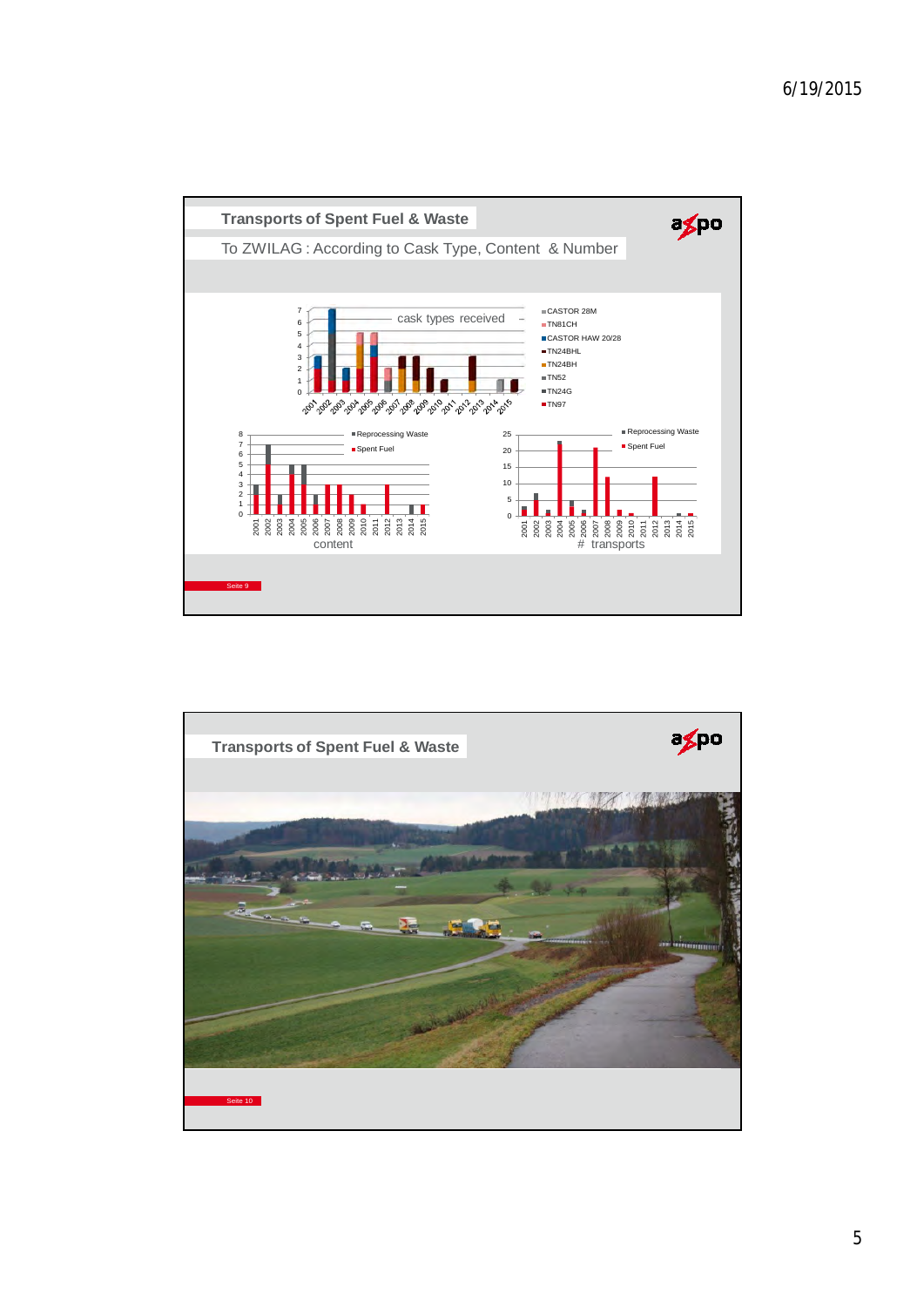

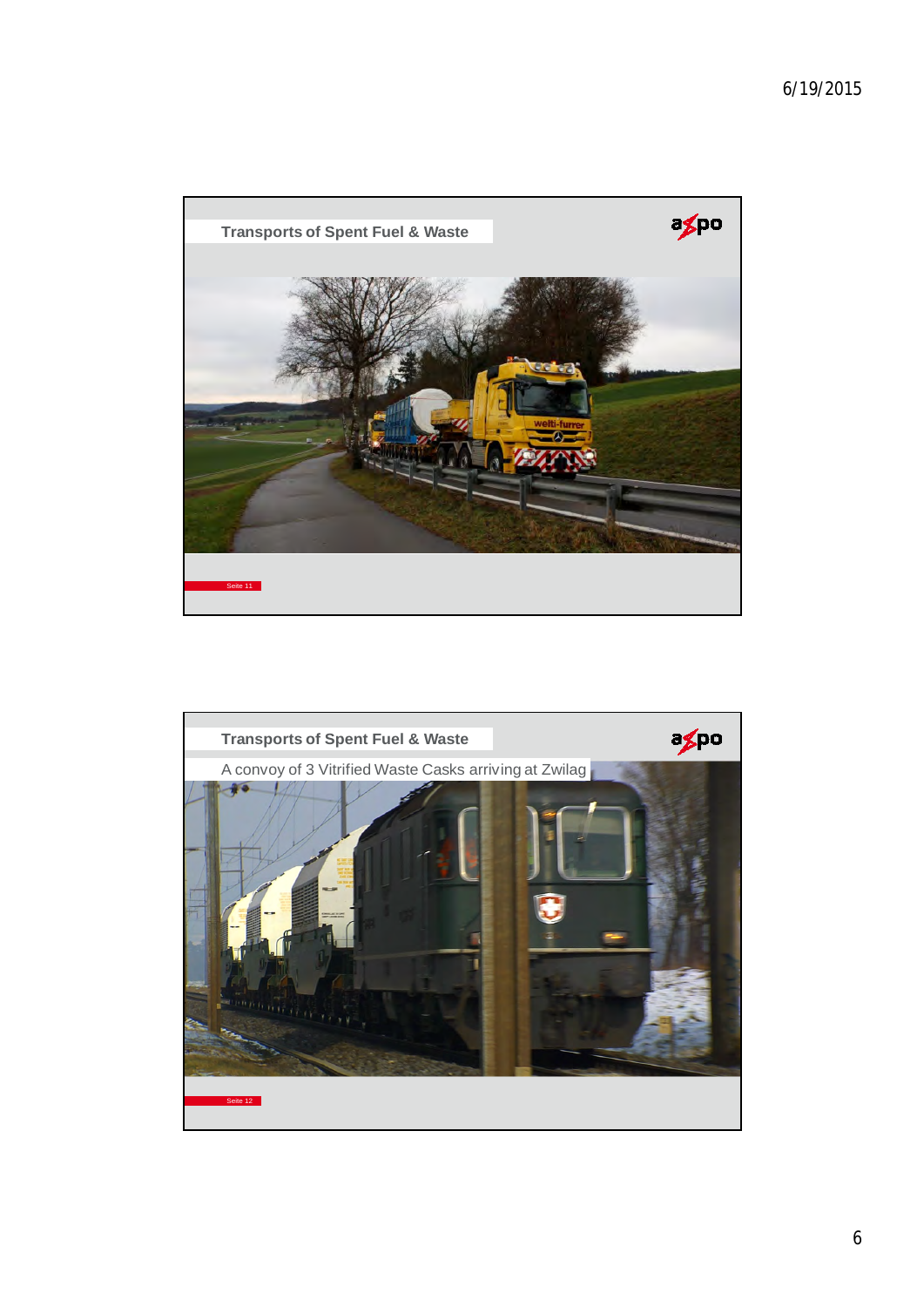

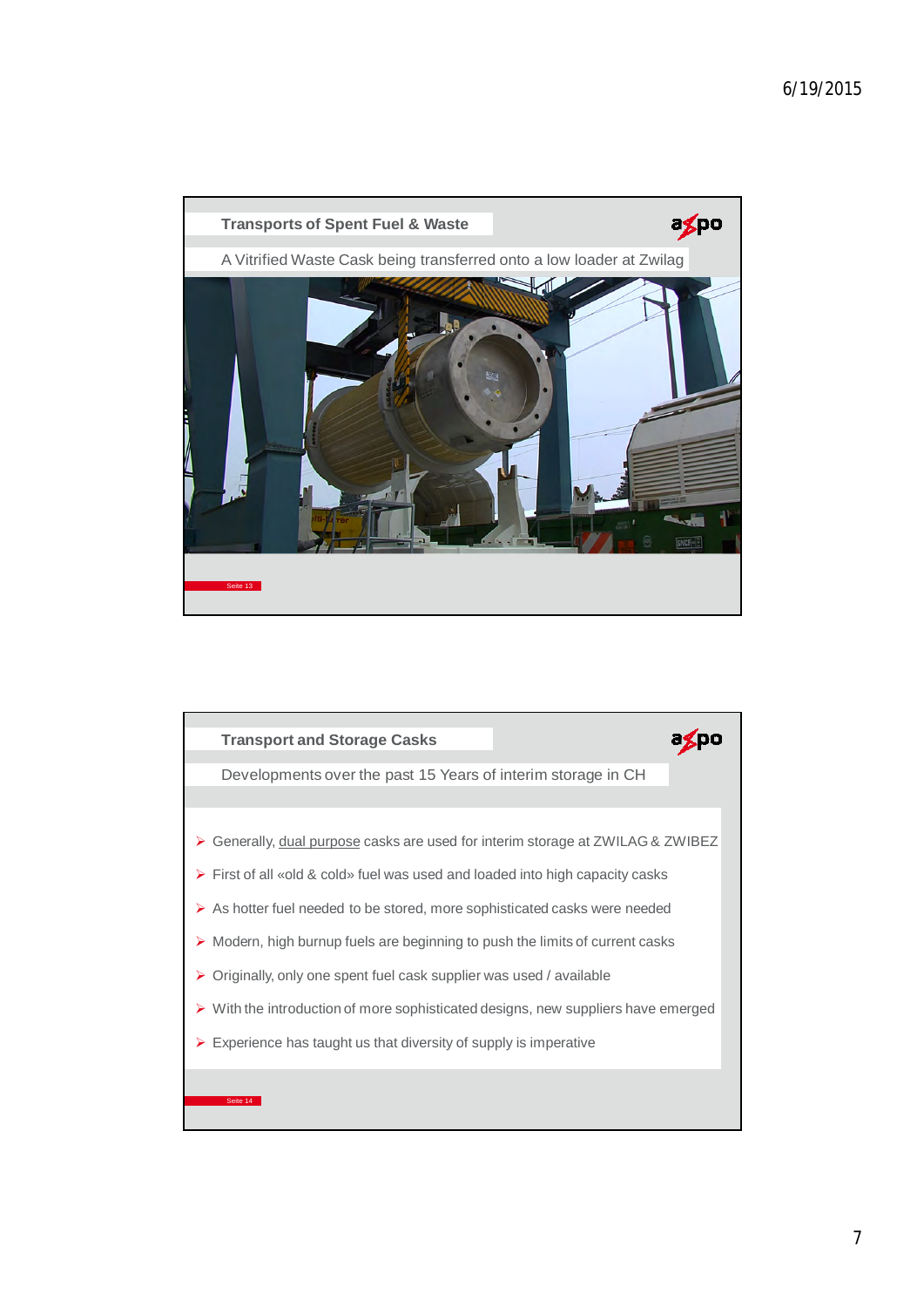| <b>Transport and Storage Casks</b>  |             |                 |                                              |  |
|-------------------------------------|-------------|-----------------|----------------------------------------------|--|
| Casks in Use / in Licensing Process |             |                 |                                              |  |
| <b>Cask Type</b>                    | <b>Type</b> | <b>Capacity</b> | <b>Status</b>                                |  |
| TN97L                               | <b>BWR</b>  | 97              | licensed, stored but no longer in active use |  |
| <b>TN52L</b>                        | <b>BWR</b>  | 52              | licensed, stored but no longer in active use |  |
| TN24BHL / BH                        | <b>BWR</b>  | 69              | licensed, currently in use                   |  |
| <b>TN NOVA</b>                      | <b>BWR</b>  | 69              | in licensing process                         |  |
| <b>HISTAR 180L</b>                  | <b>BWR</b>  | 69              | potential candidate                          |  |
| <b>CASTOR V/52</b>                  | <b>BWR</b>  | 52              | potential candidate                          |  |
| <b>TN24G</b>                        | <b>PWR</b>  | 37              | licensed, stored but no longer in active use |  |
| TN24GB                              | <b>PWR</b>  | 37              | licensed, currently in use                   |  |
| HISTAR 180                          | <b>PWR</b>  | 37              | in licensing process                         |  |
| <b>CASTOR V/19</b>                  | <b>PWR</b>  | 19              | in licensing process                         |  |
| CASTOR HAW 20/28                    | <b>HAW</b>  | 28/20           | licensed, stored but no longer in active use |  |
| <b>CASTOR 28M</b>                   | <b>HAW</b>  | 28/20           | licensed, currently in use                   |  |
| <b>TN81</b>                         | <b>HAW</b>  | 28/20           | licensed, currently in use                   |  |
|                                     |             |                 |                                              |  |

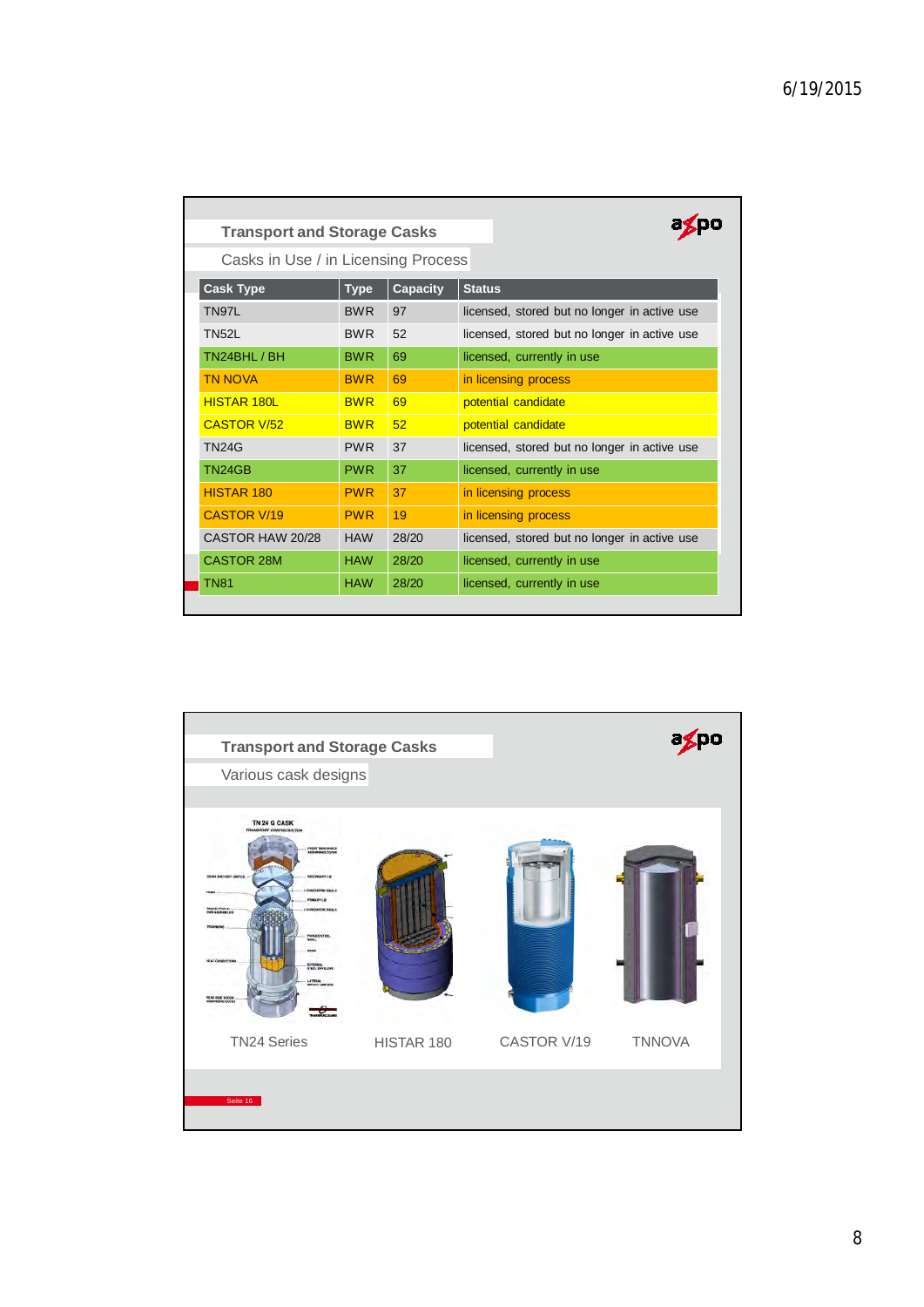

| <b>Regulatory Requirements and Issues</b><br>Storage approval<br>$\triangleright$ Storage Approval is provided by the country in which the Package will be stored<br>on the basis of the T(opical) SAR<br>In Switzerland, this is governed by guidelines (G05, G04), which impose their<br>➤                                                                                                                                                                                                                                                                                                                                                                                                                                                                                 |
|------------------------------------------------------------------------------------------------------------------------------------------------------------------------------------------------------------------------------------------------------------------------------------------------------------------------------------------------------------------------------------------------------------------------------------------------------------------------------------------------------------------------------------------------------------------------------------------------------------------------------------------------------------------------------------------------------------------------------------------------------------------------------|
|                                                                                                                                                                                                                                                                                                                                                                                                                                                                                                                                                                                                                                                                                                                                                                              |
|                                                                                                                                                                                                                                                                                                                                                                                                                                                                                                                                                                                                                                                                                                                                                                              |
|                                                                                                                                                                                                                                                                                                                                                                                                                                                                                                                                                                                                                                                                                                                                                                              |
|                                                                                                                                                                                                                                                                                                                                                                                                                                                                                                                                                                                                                                                                                                                                                                              |
| own criteria on the package<br>Resistance to static and dynamic loads : including aircraft impact<br>Requirements for the lid system: double lid<br>٠<br>Requirements for the leaktightness: continual surveillance<br>Criticality requirements: by flooding<br>Material ageing : over the asumed storage period<br>٠<br>Requirements on pressure barriers : all welds can be tested<br>Resistance to Aircraft impact: scale test or transfer of similar test results<br>Resistance to effects of earthquake : casks should not topple<br>Dose rates : surface $<$ 0.5mSv/h average<br>Temperature of the contents: temperature limits to preclude degradation<br>Temperature of the cask surface . 120°C<br>٠<br>Removability of fuel during the storage period<br>Seite 18 |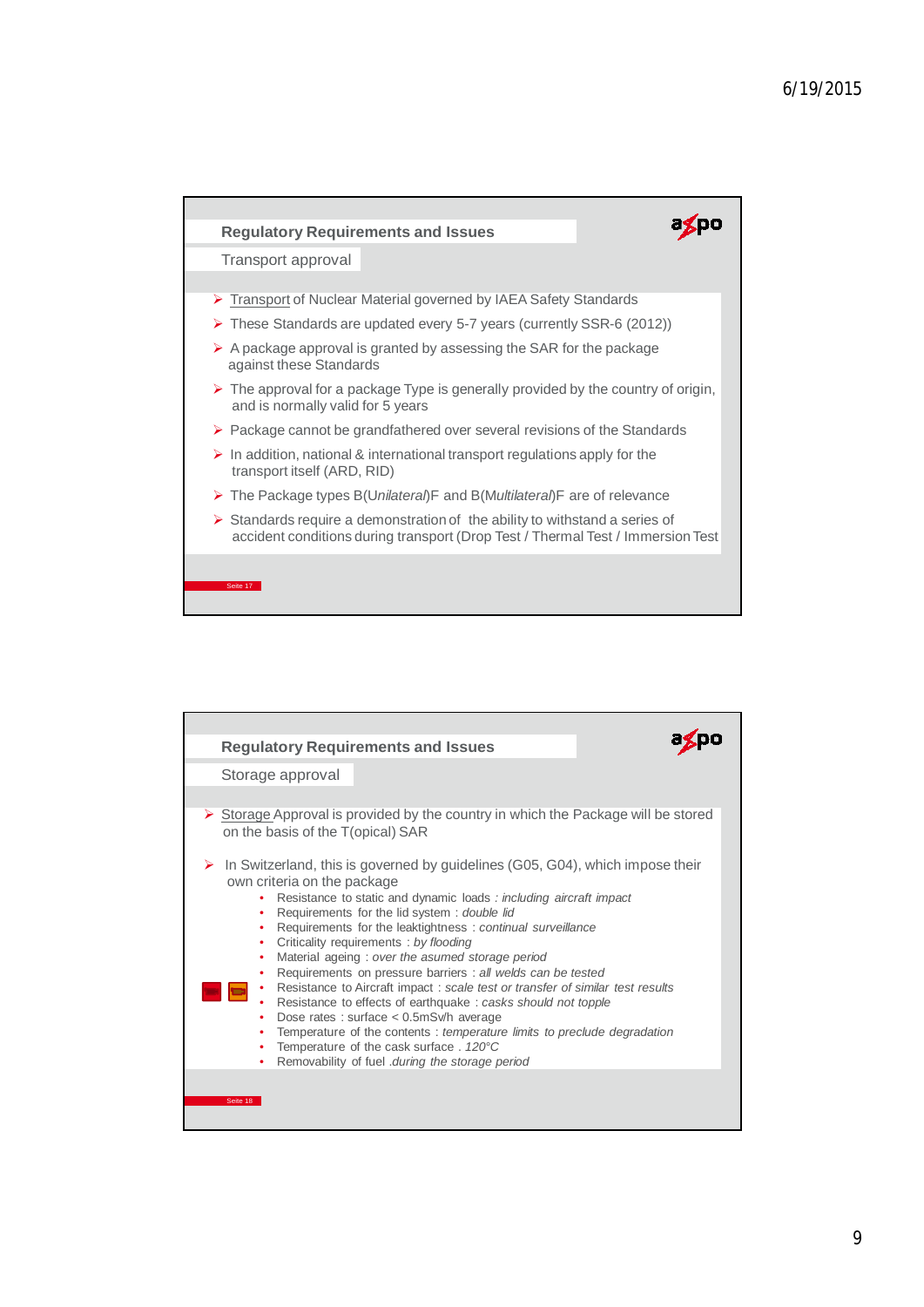

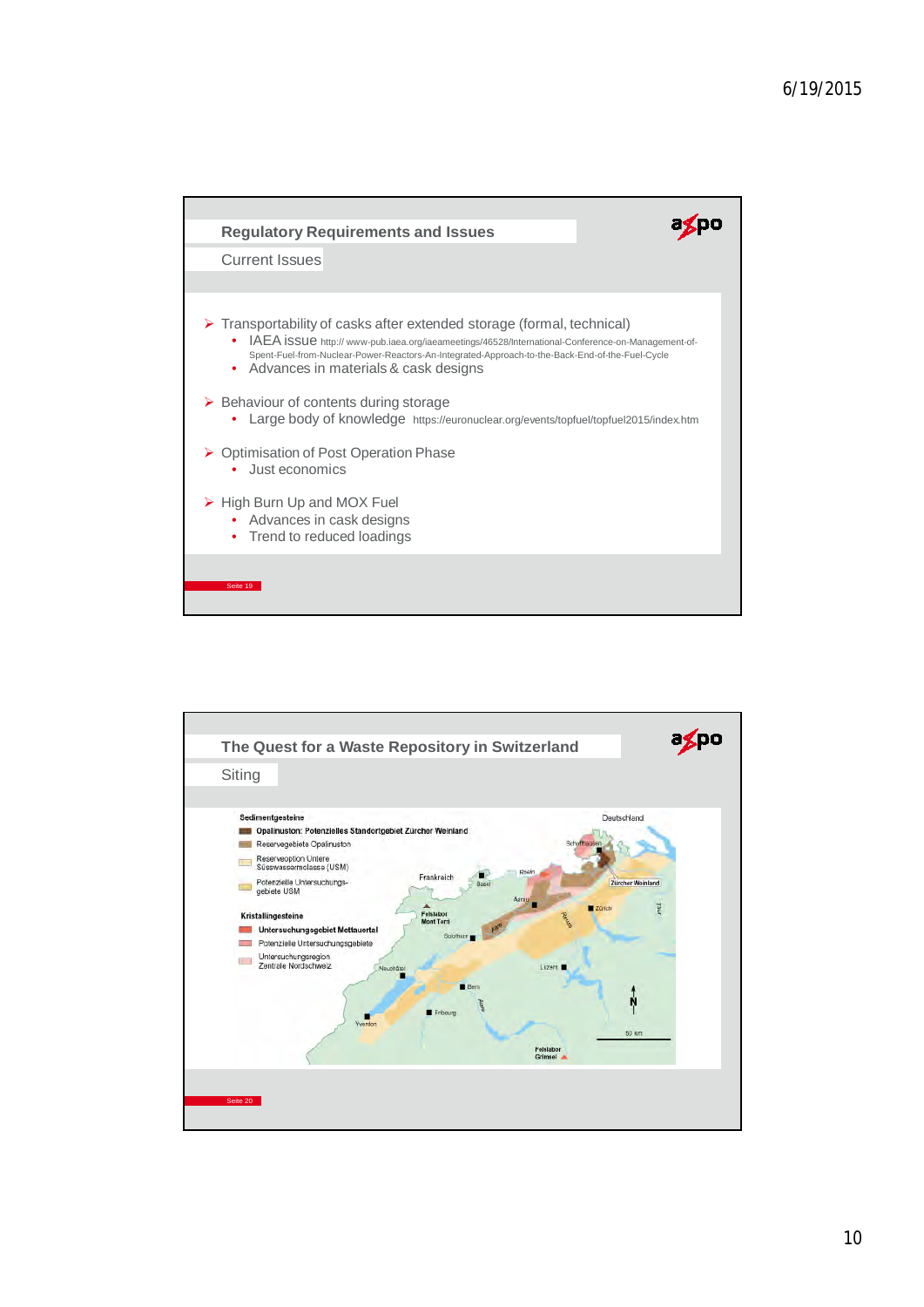

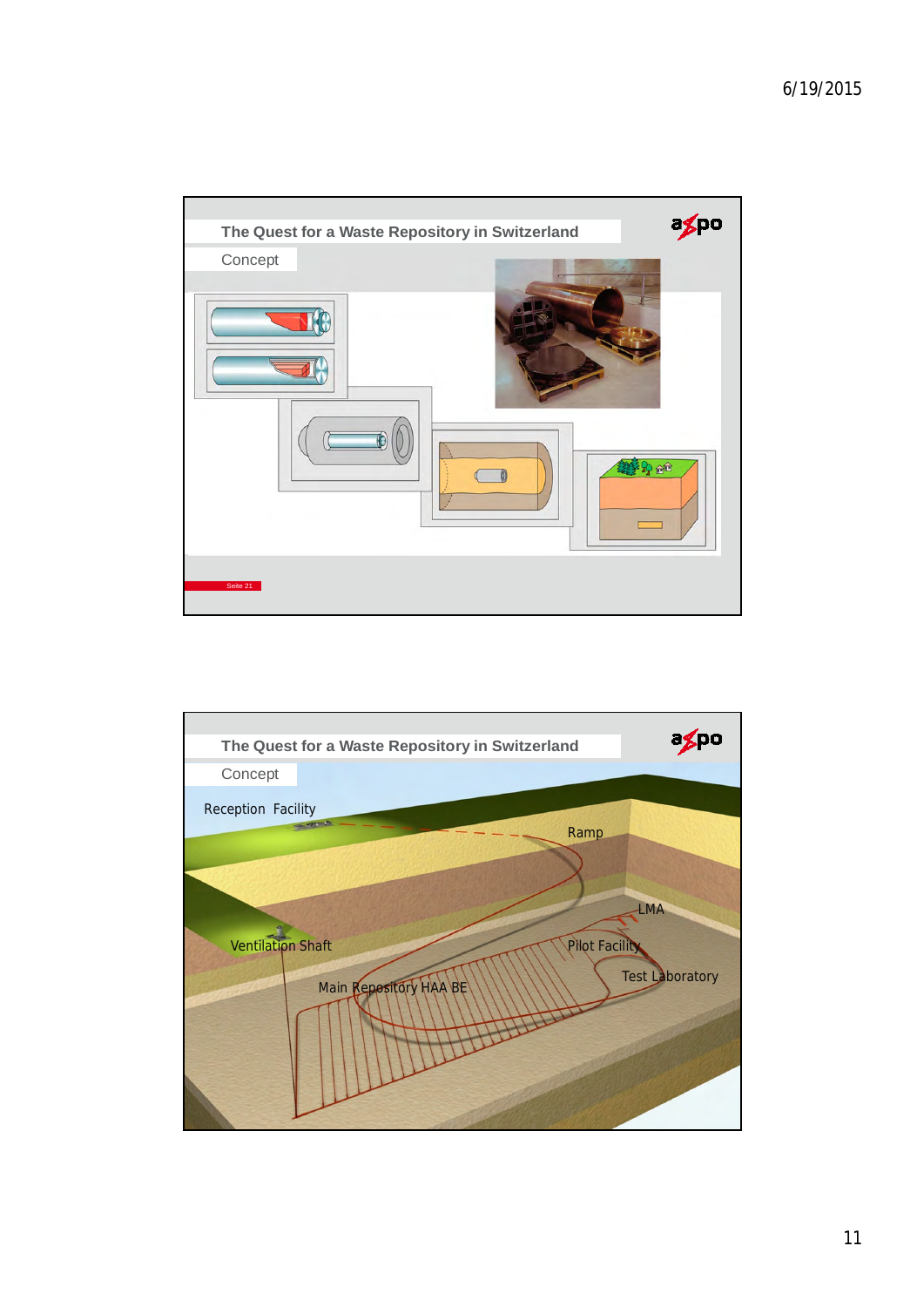